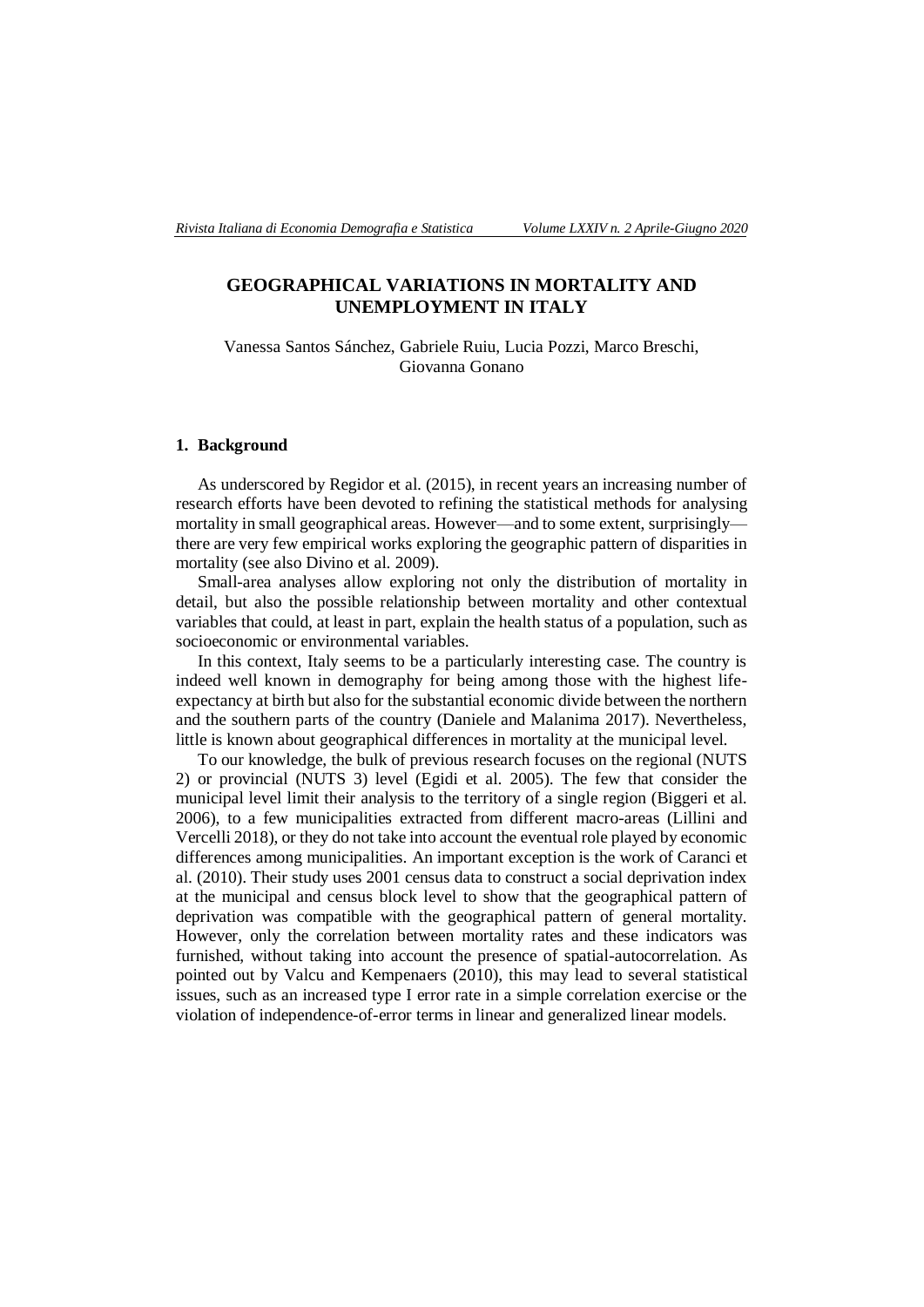This paper focuses on a single dimension of economic deprivation: unemployment. It should be mentioned that the relation between unemployment and general mortality is quite controversial. In particular, the role of unemployment as a determinant in mortality from all causes has been questioned in the literature (see discussion in Clemens et al. 2015). Specifically, it may be argued that unemployed individuals are selected from those in poor health, therefore the eventual increase in mortality risk could have a cause other than the unemployment itself. In order to partly cope with this possible criticism, we calculated the unemployment rates at the municipal level using data from the 2011 Italian Census. Given that this was a period of severe economic recession in Italy, unemployment should have hit all individuals as it climbed, without particular health–based selection effects (see Lagravinese 2015 for a discussion of the Italian economic recession), thus moderating its selection as an unemployment effect. To have an idea of the changes in unemployment levels, we observe that, according to ISTAT data, at the end of 2007, the unemployment rates (both sexes considered together) in Italian macro-areas were: 3.8% in north-western Italy, 3.1% in north-eastern Italy, 5.3% in central Italy, and 11% in southern Italy. By the fourth quarter of 2011, these rates soared to 7.2%, 7.1%, 9.1%, and 14.8%, respectively.

This work aims to offer a spatial analysis of municipal mortality for the whole of Italy in the period 2012–2016, and to assess whether the very large geographical disparities in unemployment levels, may be of help in explaining mortality differentials across the country

The paper is organized as follows: in the next section, we present data and methods; in the third section, we illustrate and discuss the main results; and the last section is devoted to final considerations.

#### **2. Data and Methods**

We carried out a cross-sectional small-area study with the municipality as the spatial analysis unit for the period 2012–2016. The study includes all the 7,998 Italian municipalities that existed in the year 2016.

We used death entries, broken down by municipality, year, and gender, as case source.

Municipal populations, broken down by age group (20 groups of five notoverlapping years) and gender were obtained for each year. The population for the whole period was calculated by adding the population of each year.

Mortality and population data came from the official statistics produced by the Italian National Institute of Statistics (Istat).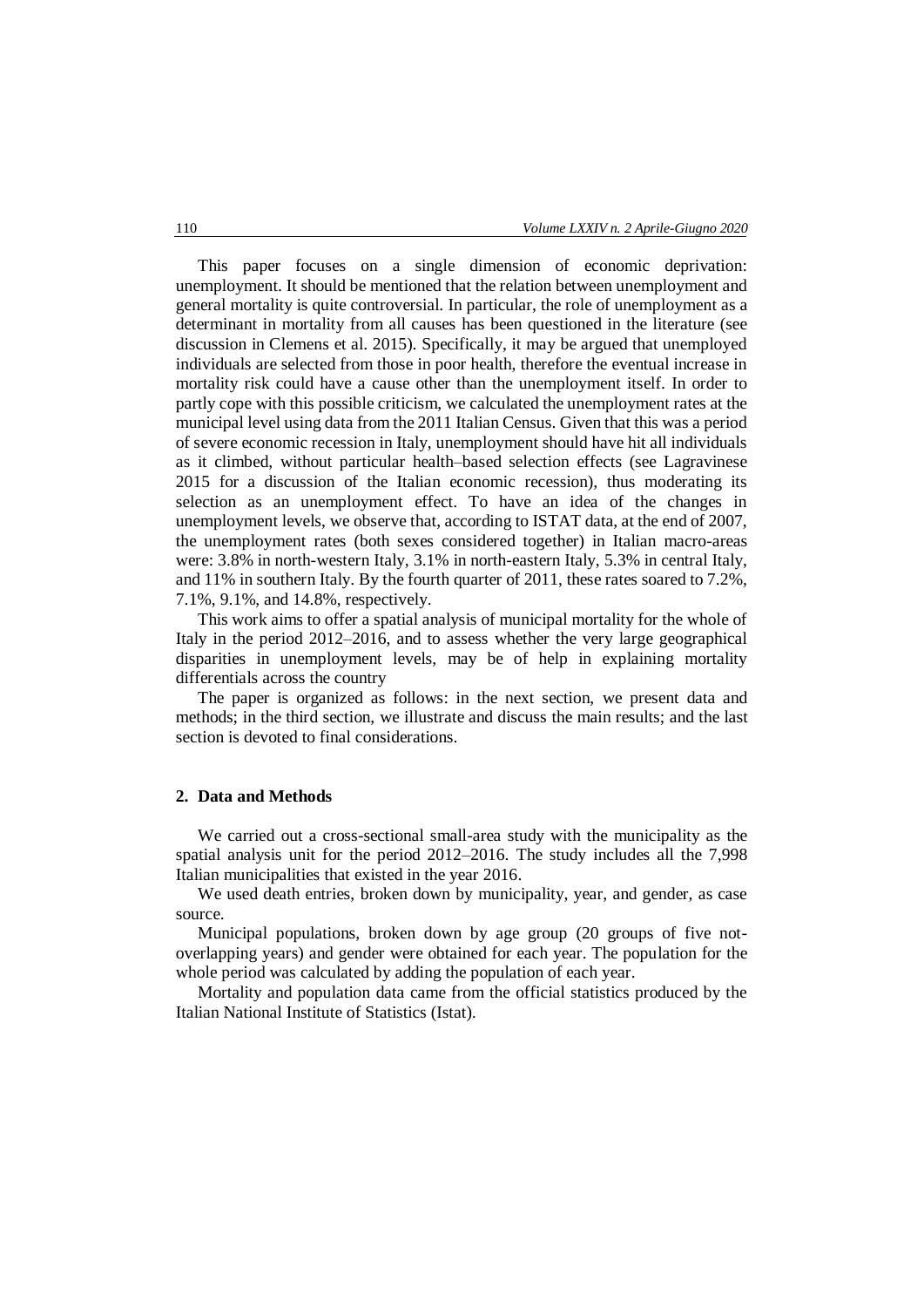Unemployment data at the municipal level were obtained from the 2011 Census. The unemployment rate (ur) was calculated as the ratio between the number of unemployed or looking for a first occupation persons (both sexes considered together) by municipality and the total labour force. Subsequently, in order to create an index, the quintiles of the distribution of the rates were calculated, assigning level 1 to the municipalities with the lowest level of unemployment and level 5 to those with the highest unemployment (see Figure 1). The intervals defined by quintiles are, respectively: ur  $\leq 0.0531$ ,  $0.0531<$  ur  $\leq 0.069$ ,  $0.069<$  ur  $\leq 0.0901$ ,  $0.0901<$  ur  $\leq$ 0.1547,  $ur > 0.1547$ . Looking at Figure 1, we see that territorial differences in unemployment levels are quite impressive. Note that almost all southern municipalities fall in the fourth or the last quintile.

Standardized mortality ratios (SMRs) were calculated as the ratio of observed to expected deaths. To calculate the number of expected cases, age- and sex-specific mortality rates for Italy as a whole were multiplied by the corresponding municipal population.

Smoothed municipal relative risks (RRs) with their corresponding 95% credibility intervals and posterior probabilities (PRPs), when the smoothed RR was greater than one, were calculated using the conditional autoregressive model proposed by Besag et al. (1991). This model fits a Poisson spatial model with two types of random effects—a non-structured effect that takes into account the municipal heterogeneity, and a structured effect, the spatial term, that considers municipal contiguity. To define area contiguity, we used the adjacent municipal boundaries. The model takes the following form:

$$
O_i \sim Po(E_i \lambda_i)
$$
  
\n
$$
\eta_i = \log(\lambda_i) = \alpha + h_i + b_i
$$
\n(1)

where  $\lambda_i$  is the RR in area i, O<sub>i</sub> is the number of observed cases. E<sub>i</sub> is the number of expected cases,  $\alpha$  is the intercept,  $h_i$  is municipal heterogeneity and  $b_i$  is the spatial term. The non-spatial random effect (heterogeneity) is assumed to be normally distributed with zero mean and constant variance. For the random effect that reflects spatial variability, an autoregressive CAR conditional model was used (Clayton et al. 1993).

To analyse the effect of unemployment on mortality, the municipality's unemployment index was included as an explanatory variable in the model, taking the municipalities with the lowest unemployment as reference category. As such, the model takes the following form:

$$
\eta_i = \log(\lambda_i) = \alpha + h_i + b_i + \beta \tag{2}
$$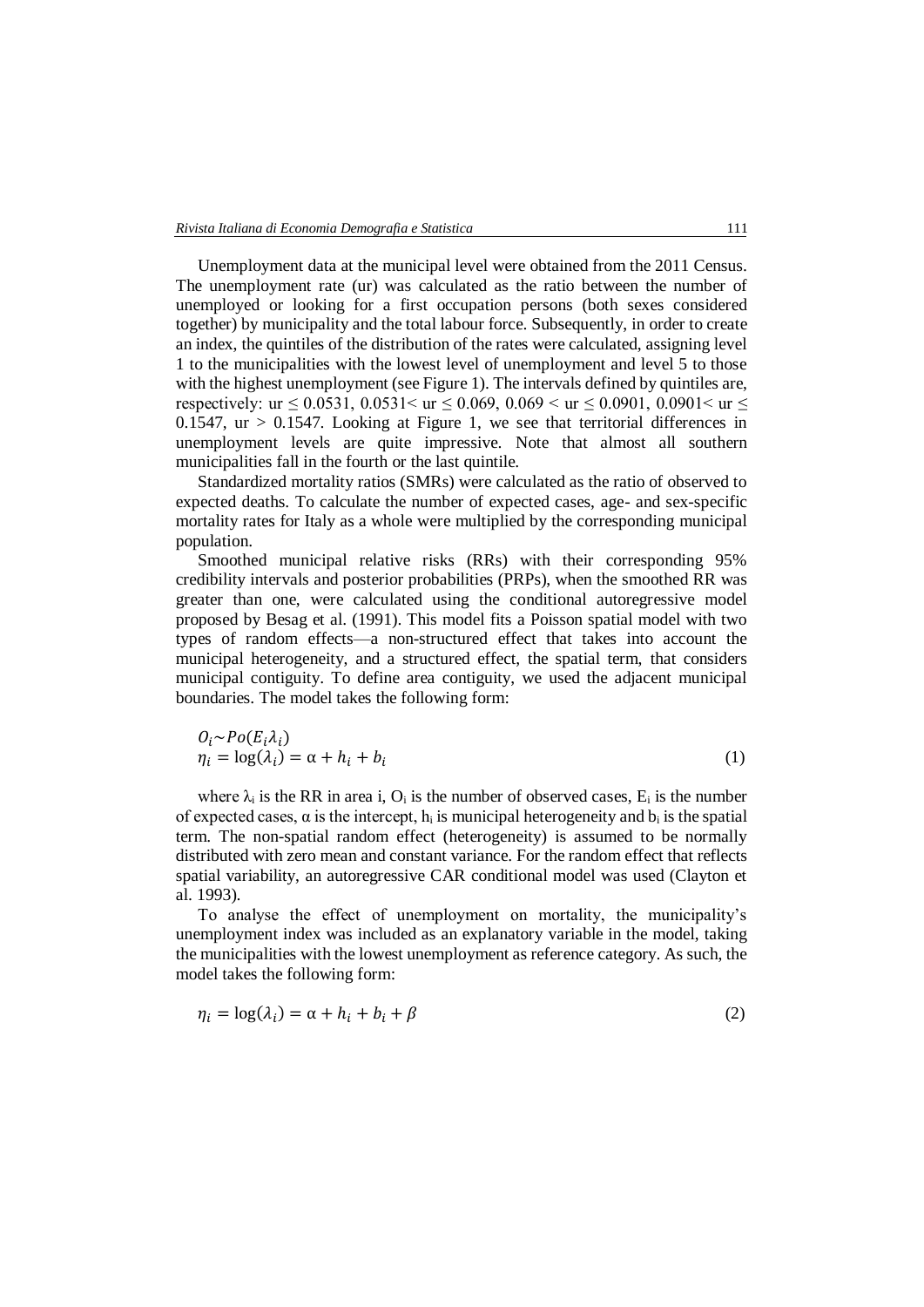where  $e^{\beta}$  is the RR associated with the unemployment index.

**Figure 1**  *Geographical difference in unemployment rates in Italy, 2011.*



The tool used for Bayesian inference of subsequent marginal distributions was Integrated Nested Laplace Approximations (Rue et al. 2009). For this purpose, we used the R-INLA library available in the R statistical package.<sup>1</sup> Maps of the smoothed RRs were divided into seven quantiles in order to guarantee homogeneity in all geographic areas. Regarding PRPs, following the criterion proposed by Richardson et al. (2004), we will consider that municipalities with 'high mortality risk' are those with a value equal to or greater than 0.8, and municipalities with 'low mortality risk' are those with a value equal to or less than 0.2. For this purpose, ArcMap software version 10.5 was used.

### **3. Results**

-

In the period 2012–2016, the Istat recorded a total of 3,074,775 deaths— 1,478,525 (51.91%) were male deaths and 1,596,250 (48.09%) were female ones.

<sup>1</sup> : http://www.r-inla.org/. [Accessed 22 November 2018].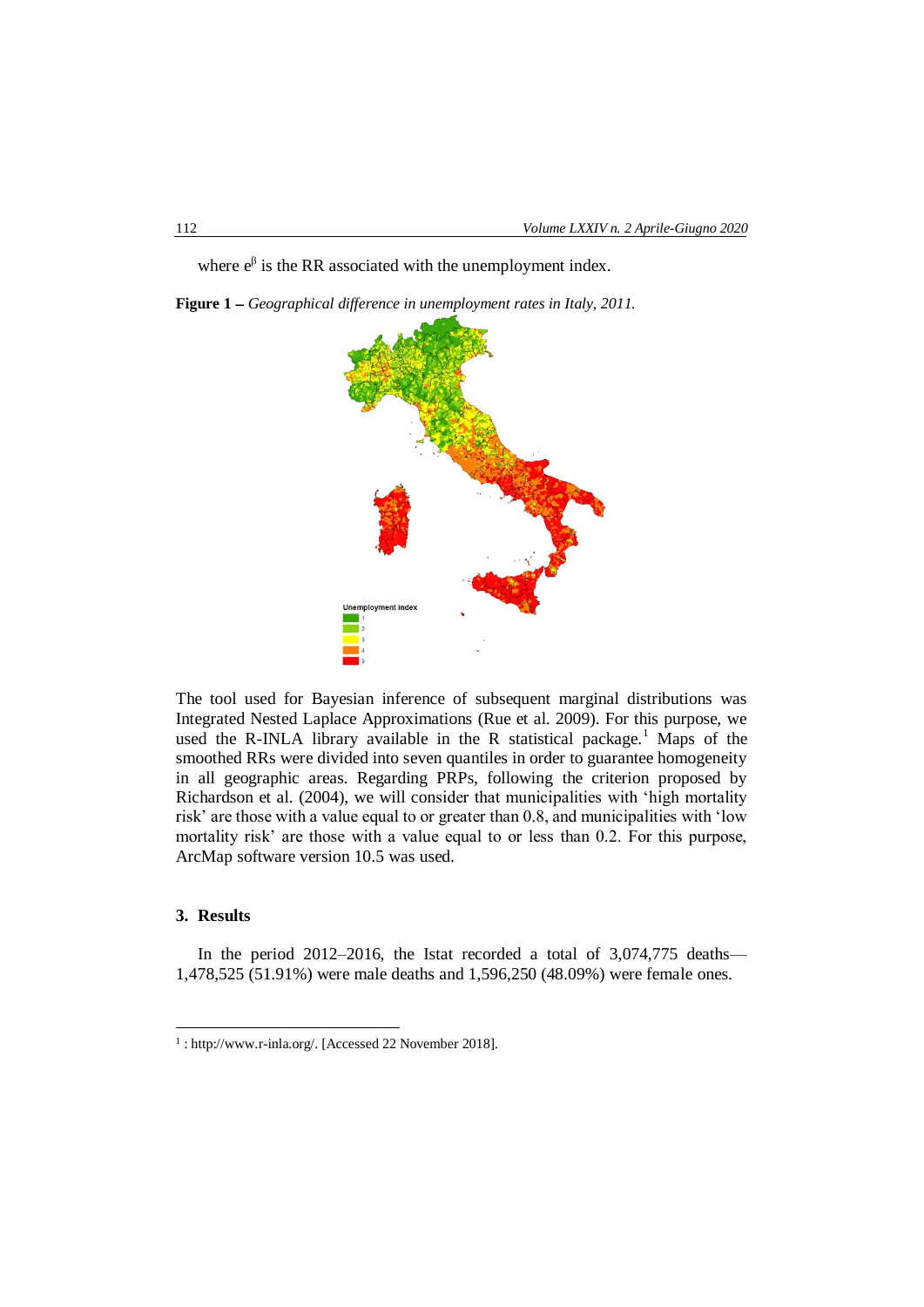For men, a spatial pattern of mortality is observed in the SMRs (Figure 2 panel A). The map shows municipalities with higher mortality in the south-west of the Peninsula, specifically in the regions of Campania (Caserta and Naples Provinces) and Latium (Viterbo Province). Nuoro Province in Sardinia also stands out, as well as the south-eastern part of Sicily. The pattern of mortality observed in SMRs is maintained for PRPs (Figure 2 Panel B).

**Figure 2** *SMRs and PRPs men. Italy, 2012–2016.*



The spatial mortality pattern for women is very similar (Figure 3 Panel A). The regions of Campania and Sicily remain the areas characterized by the highest mortality, although in the case of men, more provinces in Sicily report elevated mortality. The situation of the Apulia region in the south of the Peninsula is also noteworthy. As seen in Figure 3 Panel B, all these regions show statistically significant high mortality.

It should be noted that one of the largest European steel mills, whose production site has been classified by the Italian Ministry of the Environment as causing high environmental pollution, operates in the territories of Taranto in Apulia. Similarly, a high-polluting petrochemical plant was located in Gela (south-eastern Sicily) from 1963 to 2014. In the appendix, Figure 4 shows the map of the distribution of municipalities with industrial facilities registered as polluters in the European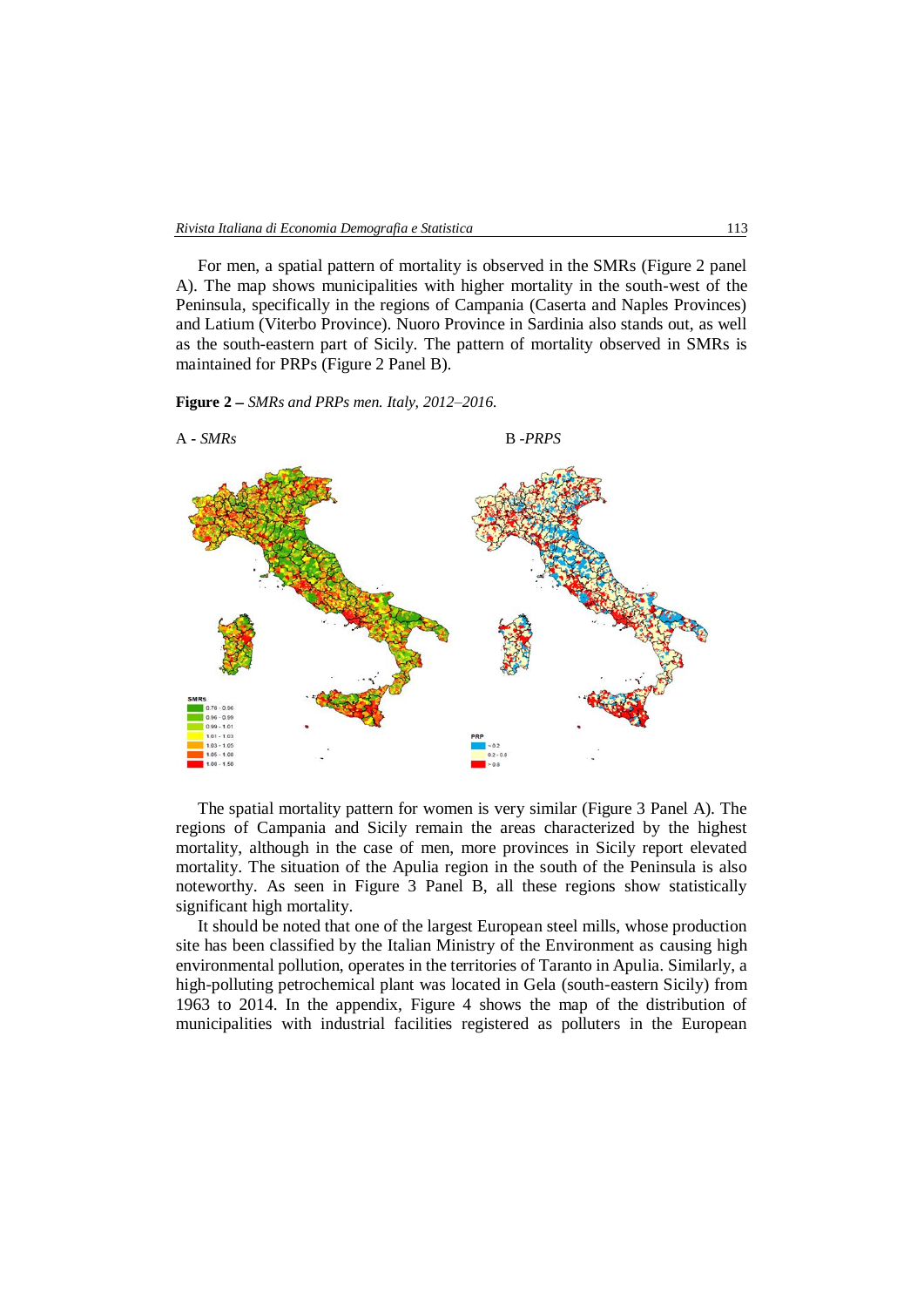register E-PRTR. All facilities are required to declare emissions above designated thresholds, and the data are used to create an inventory of geo-located facilities in Europe that have an environmental impact.

Even though the areas with a high risk of mortality tend to coincide with the location of high polluting industrial plants, without cause-of-death data at the municipal level (not publicly available), establishing a link between environmental pollution and high mortality is not feasible.

**Figure 3**  *SMRs and PRPS women. Italy, 2012–2016.*



Turning our attention to the relationship between territorial socio-economic differences and mortality disparities, Table 1 reflects the distribution of mortality RRs adjusted by the unemployment index for all Italian municipalities. For both sexes there is high mortality risk in municipalities with a higher level of unemployment (the first quintile of ur is used as reference category), although the results are more pronounced in women:  $RR = 1.11$ , 95%  $CI = (1.09 - 1.12)$  in women vs  $RR = 1.05$ , 95%  $CI = (1.04 - 1.07)$  in men. Note that these results take into account the presence of spatial auto-correlation and municipal heterogeneity.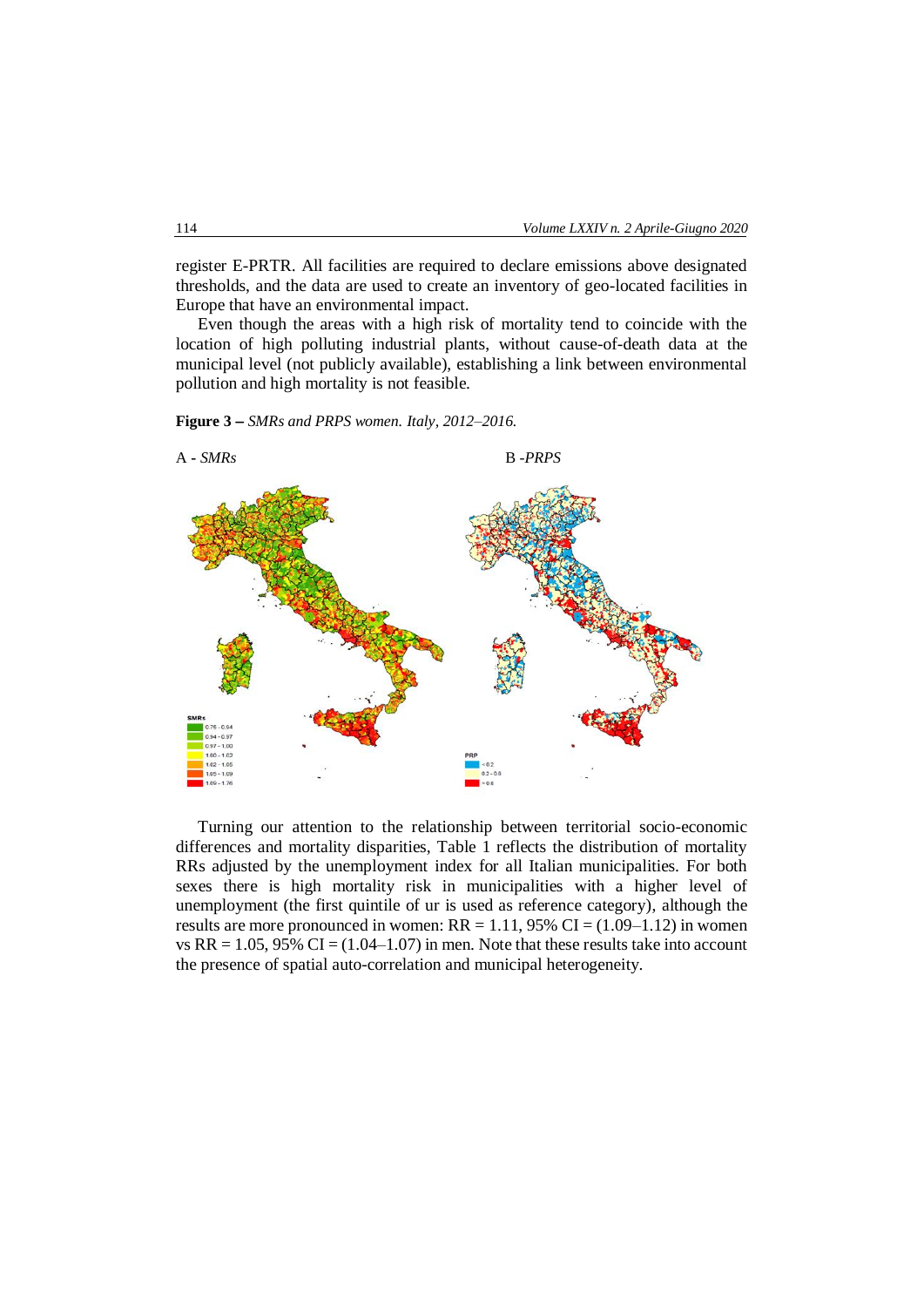| Unemployment level | Men  |               | Women |               |
|--------------------|------|---------------|-------|---------------|
|                    | RR   | CI 95%        | RR    | CI 95%        |
|                    | 1.00 |               | 1.00  |               |
| 2                  | 0.98 | $0.97 - 0.99$ | 1.00  | $0.99 - 1.01$ |
| 3                  | 1.01 | 1.00-1.02     | 1.02  | 1.01-1.03     |
| $\overline{4}$     | 1.02 | $1.01 - 1.03$ | 1.05  | 1.04-1.06     |
| 5                  | 1.05 | 1.04-1.07     | 1.11  | 1.09-1.12     |

**Table 1 -** *RRs adjusted by unemployment index category and gender.*

*Reference level: Level 1 of unemployment index. Bold: Statistically significant result*

This result may seem surprising, as the vast majority of epidemiological studies in the literature report that the effect of unemployment on overall mortality tends to be higher for men than for women (e.g., Clemens et al. 2015). Laliotis and Stavropoulou (2018) argue that the effect of unemployment may vary among different population groups, depending on the degree of their vulnerability to a general worsening of economic conditions. Because our data refer to a period of severe economic crisis in Italy, it could be hypothesized that Italian women were more severely hit by the great recession than men. In a pooled cross-section time series analysis involving European countries and focusing on the relationship between mortality from heart disease/stroke and unemployment, Brenner (2016) finds that the effect of rising unemployment is stronger for women than for men.

In addition, Brenner (2016) finds that the effect of unemployment on male mortality is mainly exerted on those of working age, while women are hit both earlier and later in life by periods of economic hardship; they tend to suffer the negative consequences of such events despite being out of the work force. He proposes a possible explanation based on the psychological stress suffered by the whole family when one member is hit by an episode of job loss (see also the review by Mucci et al. 2016). A period of prolonged stress may result in increased blood pressure with associated increase of mortality from cardiovascular diseases and/or the accompanying unhealthy behaviours, such as increased alcohol consumption or smoking (Brenner 1987), or in extreme cases, suicide (Blakely et al. 2003). In line with this view, Marcus (2013), using data from Germany, shows that unemployment episodes reduce the psychological well-being of spouses almost as much as the direct effect on the individual experiencing the episode. Following Brenner (2016), the mechanism of psychological stress should be even stronger in countries like Italy and Greece, where traditional gender roles remain strong, and women are expected to provide the emotional support for the family.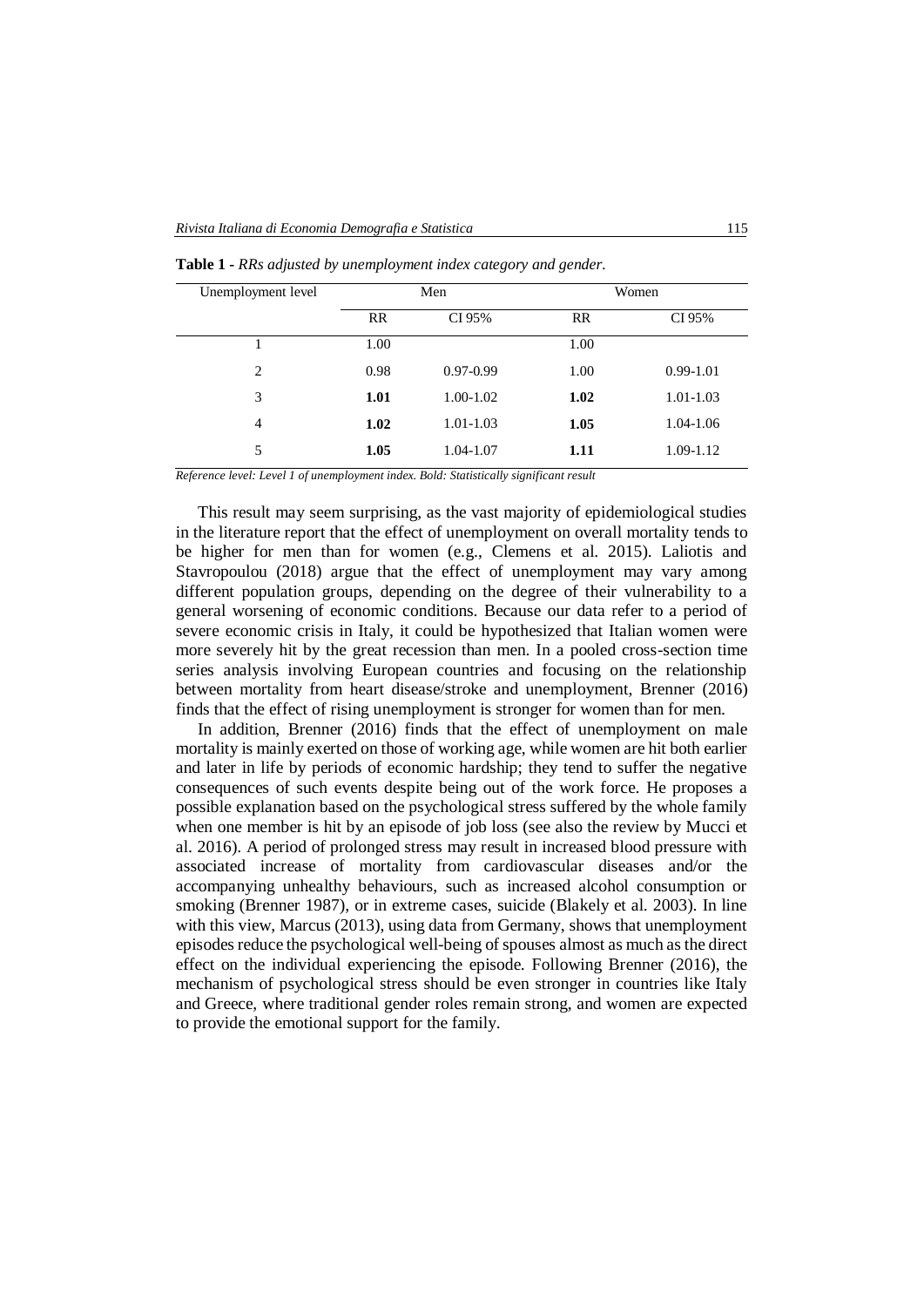#### **5. Conclusions**

Italy is recognized as having wide differences in the level of structural unemployment, but it should be mentioned that, even though the initial macroeconomic conditions were already very disparate across the country, the 2008 economic recession was particularly harsh throughout the entire country. This dramatic event afforded an occasion to moderate a possible problem of selection into employment status by health status. To our knowledge, this is indeed the first study in Italy to analyse the relationship between the spatial distribution of mortality and unemployment at the municipal level by means of a hierarchical spatial model. Not surprisingly, we find that the municipalities characterized by the highest unemployment rate are also more likely to be at high risk of mortality. This result suggests that, when elaborating social indicators to evaluate the impact of unemployment on the well-being of a community, one should take into account also its side effects on mortality.

A more surprising result is that associated with gender. In particular, we find that the effect seems to be stronger for women than for men. Similar findings were obtained in Greece, suggesting that strongly diversified gender roles existing in the two countries may exacerbate the effect of psychological stress on mortality, as previously described in Brenner's (2016) findings.

A note of caution is advisable in interpreting our results. While we can define the geographic distribution of mortality thanks to the cross-sectional design of the study, the ecological fallacy must be considered. However, as argued by Clayton et al. (1993), the use of hierarchical spatial models with explanatory variables at the municipal level reduces the risk of incurring such problems.

Further, we are unable to explain exactly why the risk is higher in particular areas, nor the relation between mortality and the risk factor being studied. For instance, the geographical pattern in mortality observed in Campania, Sicily, and Apulia may be due to the higher level of unemployment, to environmental factors, or to a combination of the two. It can be argued that the high polluting industrial plants in Southern Italy are not located there by accident. Indeed, the Italian industrial plan elaborated in the sixties decade of the 20th century (Felice and Lepore 2017) tried to cope with the problem of large disparities across regional economies by favouring the location of heavy industries in the south. The strategy elaborated to mitigate both the high level of structural unemployment and the well-known process of mass migration from southern to northern Italy seems to have failed in both aims in the long-run. Indeed, according to Istat (2018), the migratory balance in all the southern regions has been consistently negative in the last 20 years, and the migratory flows from south to north acquired particular strength in the years of the crisis. In addition, the failure in solving the problem of divergence in the unemployment level, the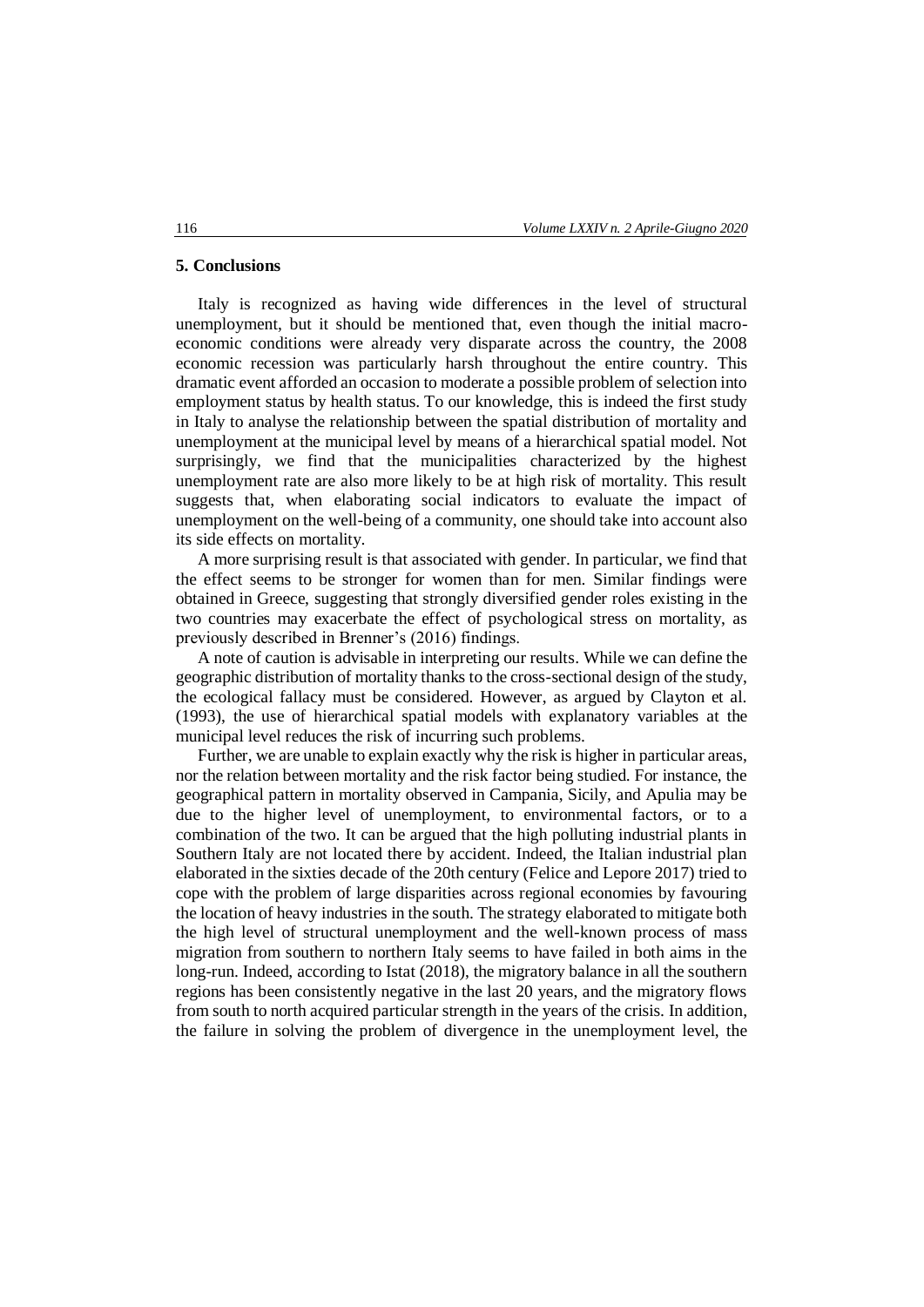deterioration of environmental conditions of a large part of southern Italy may have created a particularly fragile socio-ecosystem and caused unexpected disparities in mortality. The use of the conditional tense is a must, given that further research is needed to clarify whether a causal relation exists. Despite this, we believe that the Italian case represents an interesting one that offers a better understanding of the policies for improving the conditions of developing countries.

Finally, another possible limitation lies in the joint analysis of all causes of death, rather than a separate analysis by cause, which proved impossible due to lack of data. A future extension of this work is to widen the time period under analysis to gain an idea of the evolution of the geographical patterns of mortality from the 1960s (when industrialization started in the South) to the present.

#### **Appendix**

**Figure 4** - *Municipalities with a facility registered in E-PRTR.*



#### **Acknowledgments**

This work was supported by the LONGPOP (Methodologies and Data Mining Techniques for the Analysis of Big Data Based on Longitudinal Population and Epidemiological Registers) project, which received funding from the European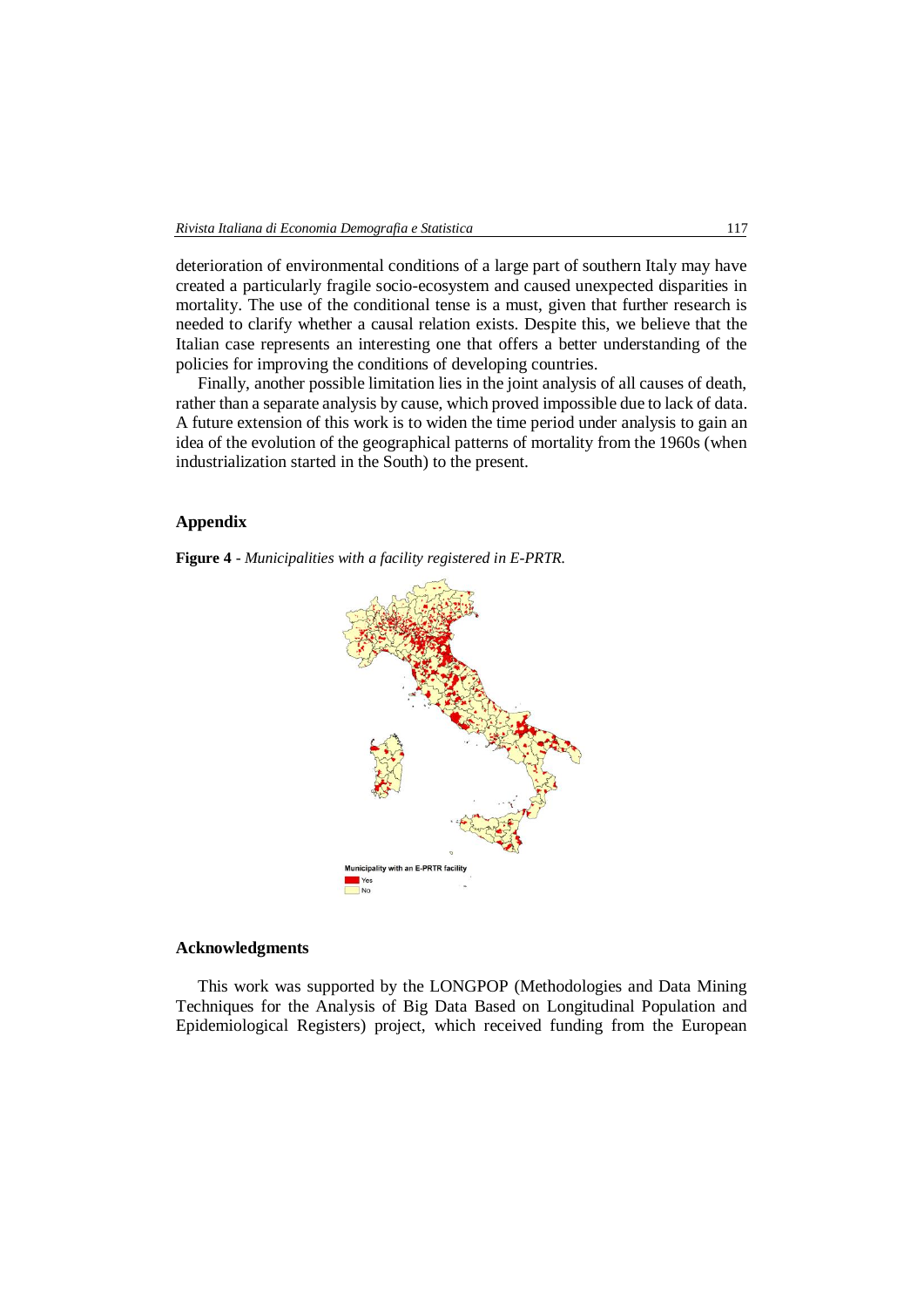Union's Horizon 2020 research and innovation program under the Marie Sklodowska-Curie grant 676060.

#### **References**

- BESAG J., YORK J, MOLLIÈ A. 1991. Bayesian image restoration with two applications in spatial statistics, Annals of the Institute of Statistical Mathematics, Vol. 43, pp. 1-59.
- BIGGERI A., LAGAZIO C., CATELAN D., PIRASTRU R., CASSON F., TERRACINI B. (2006). Ambiente e salute nelle aree a rischio della Sardegna, Epidemologia e Prevenzione, Vol. 30 (Suppl 1), pp. 5-95.
- BLAKELY T.A., COLLINGS S.C.D., ATKINSON J. 2003. Unemployment and suicide. Evidence for a causal association?, Journal of Epidemiology & Community Health, Vol. 57, pp. 594-600.
- BRENNER M.H. 1987. Economic change, alcohol consumption and heart disease mortality in nine industrialized countries, Social Science & Medicine, Vol. 25(2), pp. 119-131.
- BRENNER M. H. 2016. The impact of unemployment on heart disease and stroke mortality in European Union Countries. Luxembourg: Publications Office of the European Union.
- CARANCI N., BIGGERI A., GRISOTTO L., PACELLI B., SPADEA T., COSTA G. 2010. The Italian deprivation index at census block level: definition, description and association with general mortality. Epidemiologia e Prevenzione, Vol. 34, pp. 167-76.
- CLAYTON D., BERNARDINELLI L, MONTOMOLI, C. 1993. Spatial correlation in ecological analysis, International Journal of Epidemiology, Vol. 22(6), pp. 193- 202.
- CLEMENS T., POPHAM F., BOYLE P. 2015. What is the effect of unemployment on all-cause mortality? A cohort study using propensity score matching. European journal of public health, Vol. 25(1), pp. 115–121.
- DANIELE V., MALANIMA P. 2017. Regional wages and the North-South disparity in Italy after the Unification, Rivista di Storia Economica, Vol. XXXIII(2), pp. 117-158.
- DIVINO F., EGIDI V., SALVATORE M.A. 2009. Geographical mortality patterns in Italy: A Bayesian analysis, Demographic Research, Vol. 20, pp. 435–466.
- EGIDI V., SPIZZICHINO D., FROVA L., PAPPAGALLO M., DI FRAIA G. 2005. Sopravvivenza e mortalità nelle province italiane. In: Rapporto Osservasalute 2005. Stato di salute e qualità dell'assistenza nelle regioni italiane. Osservatorio Nazionale sulla salute nelle regioni italiane, pp. 43-67, Milano: Prex editore.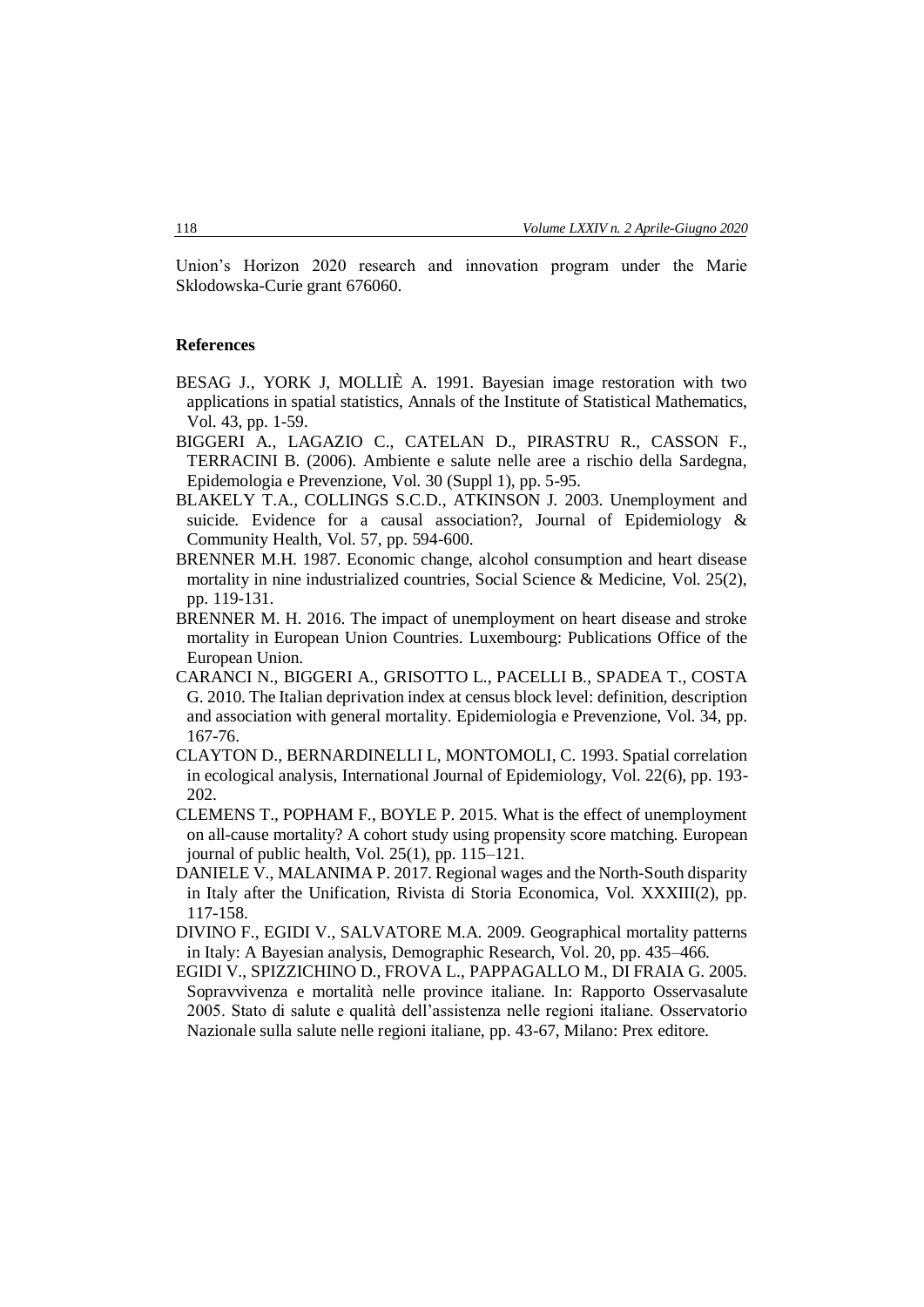- FELICE E., LEPORE A. 2017. State intervention and economic growth in Southern Italy: the rise and fall of the 'Cassa per il Mezzogiorno' (1950–1986), Business History, Vol. 59(3), pp. 319-341.
- Istat 2018. Mobilità interna e migrazioni internazionali della popolazione residente, Anno 2017.
- LAGRAVINESE R. 2015. Economic crisis and rising gaps North–South: evidence from the Italian regions, Cambridge Journal of Regions, Economy and Society, Vol. 8(2), pp. 331–342.
- LALIOTIS I., STAVROPOULOU, C. 2018. Crises and mortality: Does the level of unemployment matter?, Social Science & Medicine, Vol. 214, pp. 99-109.
- LILLINI R. VERCELLI M. 2018. The local Socio-Economic Health Deprivation Index: methods and results, Journal of Preventive Medicine and Hygiene, Vol. 59 (Suppl. 2), pp. E3-E10.
- MARCUS J. 2013. The effect of unemployment on the mental health of spouses Evidence from plant closures in Germany, Journal of Health Economics, Vol. 32(3), pp. 546-558.
- MUCCI N., GIORGI G., RONCAIOLI M., FIZ PEREZ J., ARCANGELI G. 2016. The correlation between stress and economic crisis: a systematic review, Neuropsychiatric disease and treatment, Vol. 12, pp. 983–993.
- REGIDOR E., REQUES L., GIRÀLDEZ-GARCIA C., MIQUELEIZ E., SANTOS J.M., MARTINEZ D., et al. 2015. The Association of Geographic Coordinates with Mortality in People with Lower and Higher Education and with Mortality Inequalities in Spain, PLoS ONE, Vol.10(7), pp. 1-16.
- RICHARDSON S., THOMSON A., BEST N., ELLIOTT P. 2004. Interpreting posterior relative risk estimates in disease-mapping studies, Environmental Health Perspectives, Vol. 112, pp. 1016-1025.
- RUE H., MARTINO S., CHOPIN N. 2009. Approximate Bayesian inference for latent Gaussian models using integrated nested Laplace approximations (with discussion), Journal of the Royal Statistical Society Series B, Vol. 71(2), pp. 319- 392.
- VALCU M., KEMPENAERS B. 2010. Spatial autocorrelation: an overlooked concept in behavioral ecology, Behavioral Ecology, Vol. 21(5), pp. 902–905-